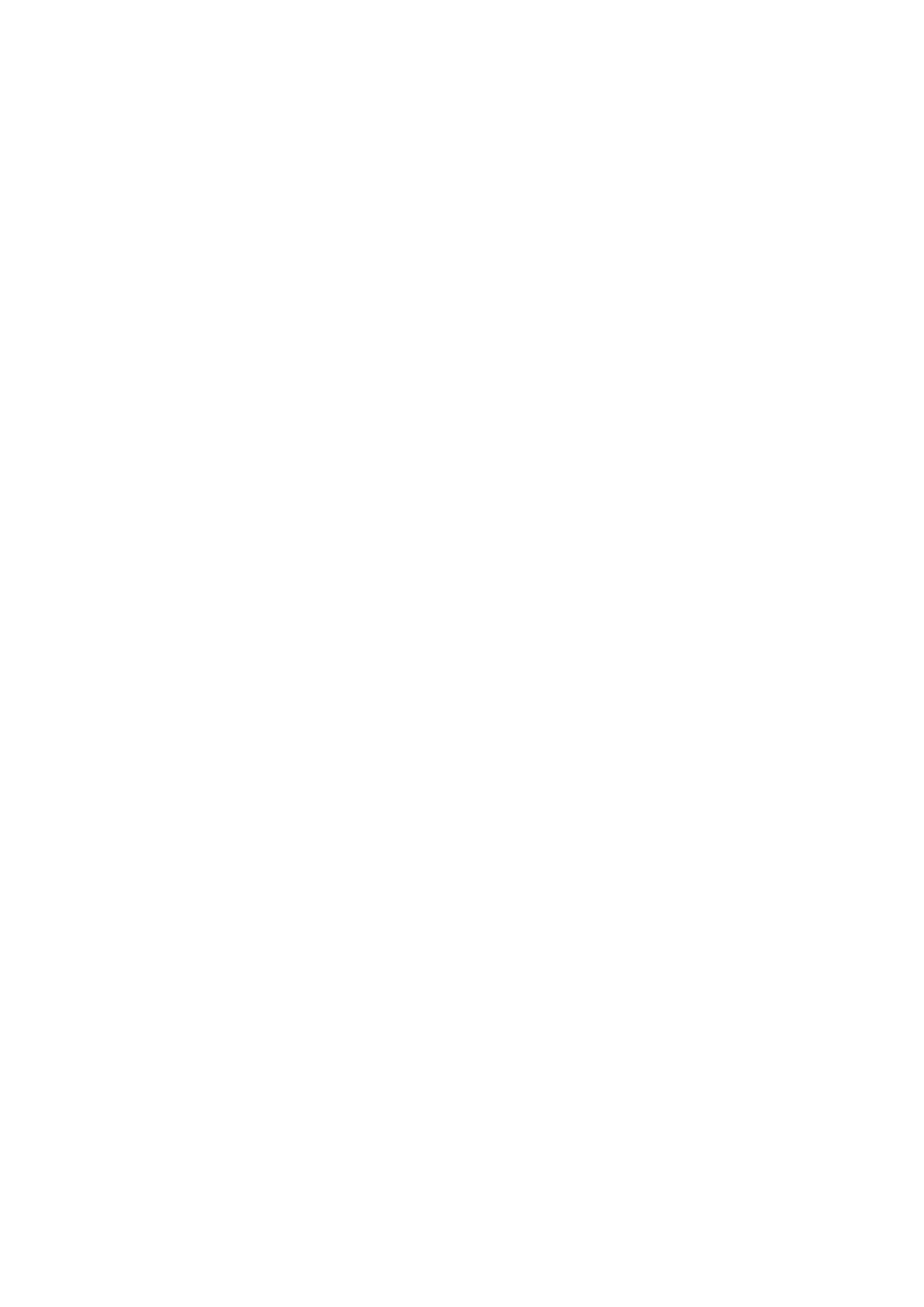### **In the case of Zohlandt v. the Netherlands,**

The European Court of Human Rights (Fourth Section), sitting as a Chamber composed of:

Yonko Grozev, *President,* Tim Eicke, Armen Harutyunyan, Gabriele Kucsko-Stadlmayer, Pere Pastor Vilanova, Jolien Schukking, Ana Maria Guerra Martins, *judges,*

and Andrea Tamietti, *Section Registrar,*

Having regard to:

the application (no. 69491/16) against the Kingdom of the Netherlands lodged with the Court under Article 34 of the Convention for the Protection of Human Rights and Fundamental Freedoms ("the Convention") by a Dutch national, Mr Ferdinand Gerardus Zohlandt ("the applicant"), 16 November 2016;

the decision to give notice to the Dutch Government ("the Government") of the complaints concerning the applicant's pre-trial detention;

the parties' observations;

the submissions of the Netherlands Institute for Human Rights (*College voor de Rechten van de Mens*), which was invited to intervene by the President of the Section, in accordance with Article 36 § 2 of the Rules of Court;

the decision to uphold the Government's objection to examination of the application by a Committee;

Having deliberated in private on 19 January 2021,

Delivers the following judgment, which was adopted on that date:

# **INTRODUCTION**

1. The applicant complained under Article 5 §§ 1 and 3 of the Convention that the assumed risk of recidivism could not be based on facts from the case-file or circumstances of the case and formed thus no legitimate ground for justifying his extended detention on remand. More concretely, he alleged that the decision of the Court of Appeal of 18 August 2016 had lacked adequate justification or, in the alternative, that this decision had lacked sufficient reasons.

## THE FACTS

2. The applicant was born in 1961 and lives in Uden. The applicant was represented by Mr A.M. Smetsers, a lawyer practising in Nijmegen.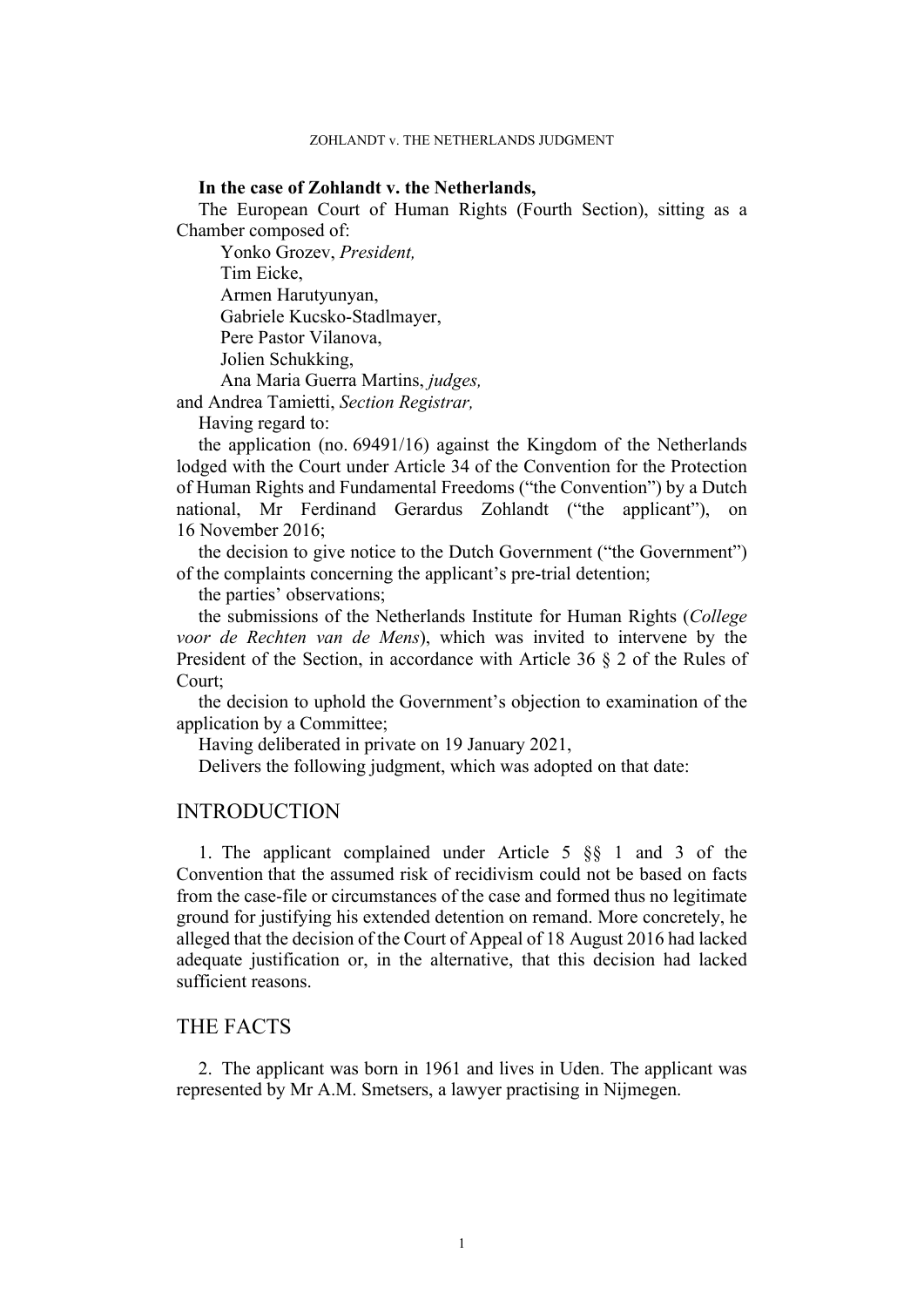3. The Government were represented by their Agent, Ms B. Koopman, of the Dutch Ministry of Foreign Affairs.

4. The facts of the case, as submitted by the parties, may be summarised as follows.

5. On 16 May 2016 Oost-Brabant police were notified that one Mr U. had been beaten up by two men who had driven away in a car. When the police arrived on the scene, they found U. bruised. There were bloodstains in different places in his home. The next day U. lodged a criminal complaint against the applicant, whom he accused of attempted murder/homicide, aggravated assault and destruction of property.

6. On 13 June 2016 the applicant was arrested and placed in police custody (*inverzekeringsstelling*) on suspicion of attempted premeditated aggravated assault (*poging tot zware mishandeling*) and illegal possession of a firearm, ammunition and a knuckleduster, which had been found in his home (see paragraph [23](#page-8-0) below).

<span id="page-3-0"></span>7. On 16 June 2016 the applicant was taken into initial detention on remand (*bewaring*) for fourteen days by order of an investigating judge (*rechter-commissaris*) of the Oost-Brabant Regional Court (*rechtbank*). The order included the following:

"Considering that serious suspicions [*ernstige bezwaren*] have arisen against the suspect,

Considering that (a) serious public-safety reason(s) exist(s) requiring the immediate deprivation of liberty of the suspect,

because there is a serious likelihood [*dat er ernstig rekening mee moet worden gehouden*] that the suspect will commit a crime [*misdrijf*]:

- which, according to law, carries a prison sentence of six years or more;

- by which the health or safety of individuals can be endangered [*waardoor de gezondheid of veiligheid van personen in gevaar kan worden gebracht*];

which follows from the circumstance(s) that:

- the suspect is suspected of one or more [criminal] acts which only came to an end after intervention by the police/criminal justice authorities;

- the suspect is suspected of one or more [criminal] act(s) whilst the circumstances of the suspect and/or the conditions under which those acts have been committed have remained unchanged [*terwijl de omstandigheden van verdachte en/of de omstandigheden waaronder deze feiten zijn gepleegd, ongewijzigd zijn gebleven*];

- the suspect has already previously come into contact with the police and criminaljustice authorities for similar acts [*is al eerder in aanraking geweest met politie en justitie voor soorgelijke feiten*]."

8. On 29 June 2016 a hearing in chambers (*raadkamer*) took place before the Oost-Brabant Regional Court, pertaining to the applicant's placement in extended detention on remand (*gevangenhouding*) following an application by the prosecution service on the basis of the existence of serious suspicions against the applicant and a risk of reoffending in view of the circumstances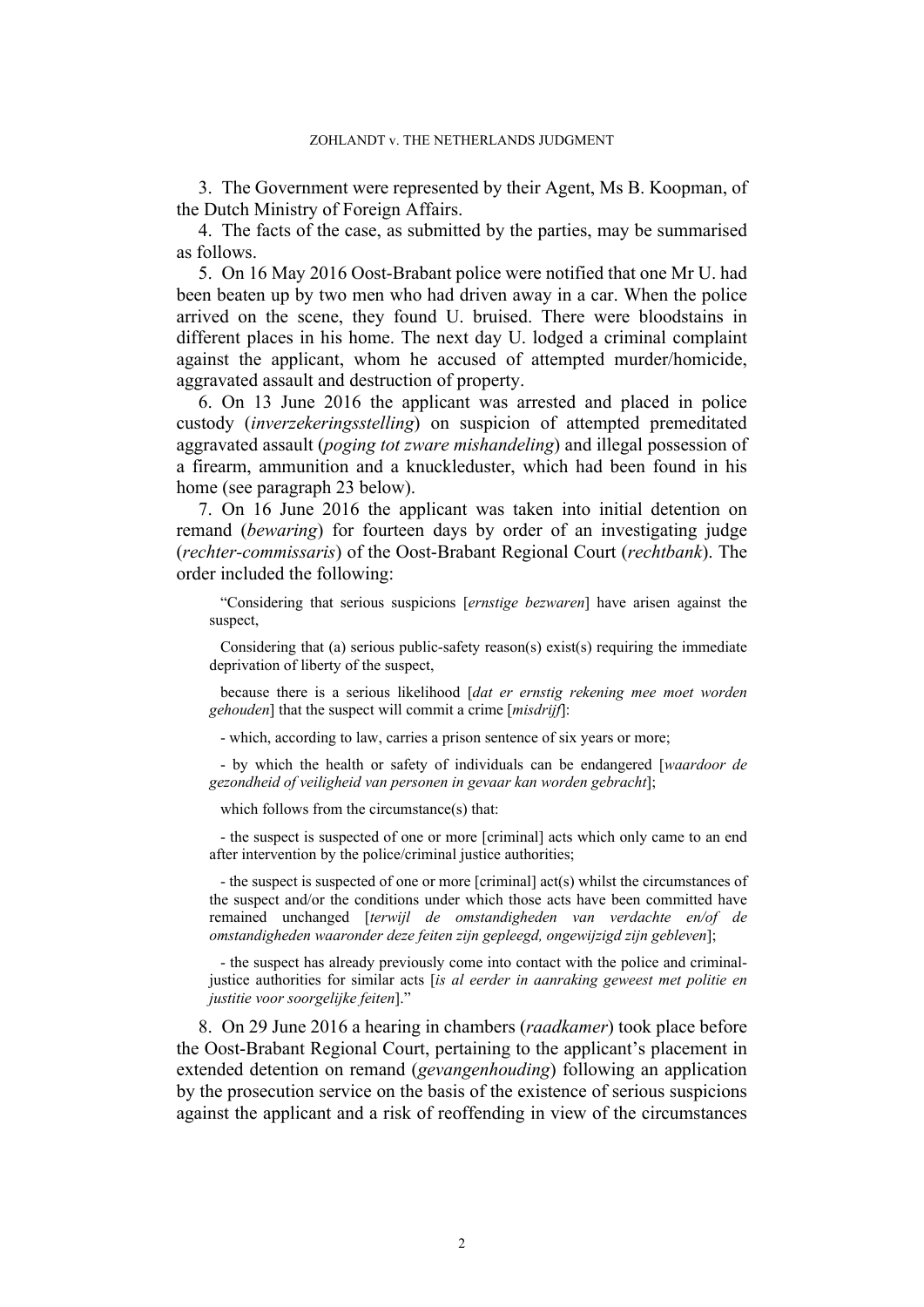of offence committed and the ongoing conflict. During this hearing, the applicant requested through counsel that the demanded extended detention on remand be refused or, in the alternative, that his detention on remand be suspended (*schorsing*). He noted that the grounds relating to the (ongoing) investigation (*onderzoeksgrond*, Article 67a § 1 under 5° of the Code of Criminal Procedure (*Wetboek van Strafvordering*, hereinafter, "the CCP"); see paragraph [22](#page-7-0) below) had not been advanced by the prosecution service and that the investigation had finished. Arguing that he had acted in selfdefence, he requested that the requested extension of his pre-trial detention be refused. In support of his alternative request to suspend his pre-trial detention, he pointed out that he was the breadwinner of his family, that his wife was terrified and that he wished to protect his family. The prosecution service submitted that it was expected that the investigation would be finished within a couple of weeks and that trial proceedings were envisaged. It further opposed suspension of the pre-trial detention.

<span id="page-4-0"></span>9. On the same day the Regional Court in chambers ordered that the applicant be taken into extended detention on remand for ninety days.

10. In a separate decision taken on the same day, the Regional Court dismissed the alternative request to suspend the applicant's pre-trial detention. Having noted the content of the case file and the formal record of the hearing held in chambers, it found that the interests of criminal justice (*strafvorderlijk belang*) outweighed the applicant's personal interests.

<span id="page-4-1"></span>11. Although possible, the applicant did not appeal against those two decisions.

<span id="page-4-2"></span>12. On 29 July 2016 the applicant, through counsel, lodged an application for release from pre-trial detention or, in the alternative, to have his pre-trial detention suspended. He submitted *inter alia* that a first trial hearing had been scheduled for 23 September 2016, and that the pre-trial-detention order given on 29 June 2016 (see paragraph [9](#page-4-0) above) had only been based on the supposed danger of recidivism which was unlikely as the violent crimes (*geweldsdelicten*) in which he had been involved and convicted of all dated back to the period between 2000 and 2004, whereas the present suspicions concerned acts which could be regarded as committed in legitimate self-defence. Furthermore, in the context of Article 67a § 3 of the CCP (see paragraph [22](#page-7-0) below), it was possible that the pre-trial detention would last longer than the possible sentence as the acts held against the applicant could be regarded as having been committed in self-defence. The applicant further argued that his release was also warranted by his personal circumstances, in particular the financial consequences of his detention for his family as well as their security as he had to protect them against those who falsely believed that in 2003 he had reported an illegal cannabis nursery to the police.

13. The applications were examined by the Regional Court on 3 August 2016 in a hearing held in chambers. The applicant'slawyer added that nothing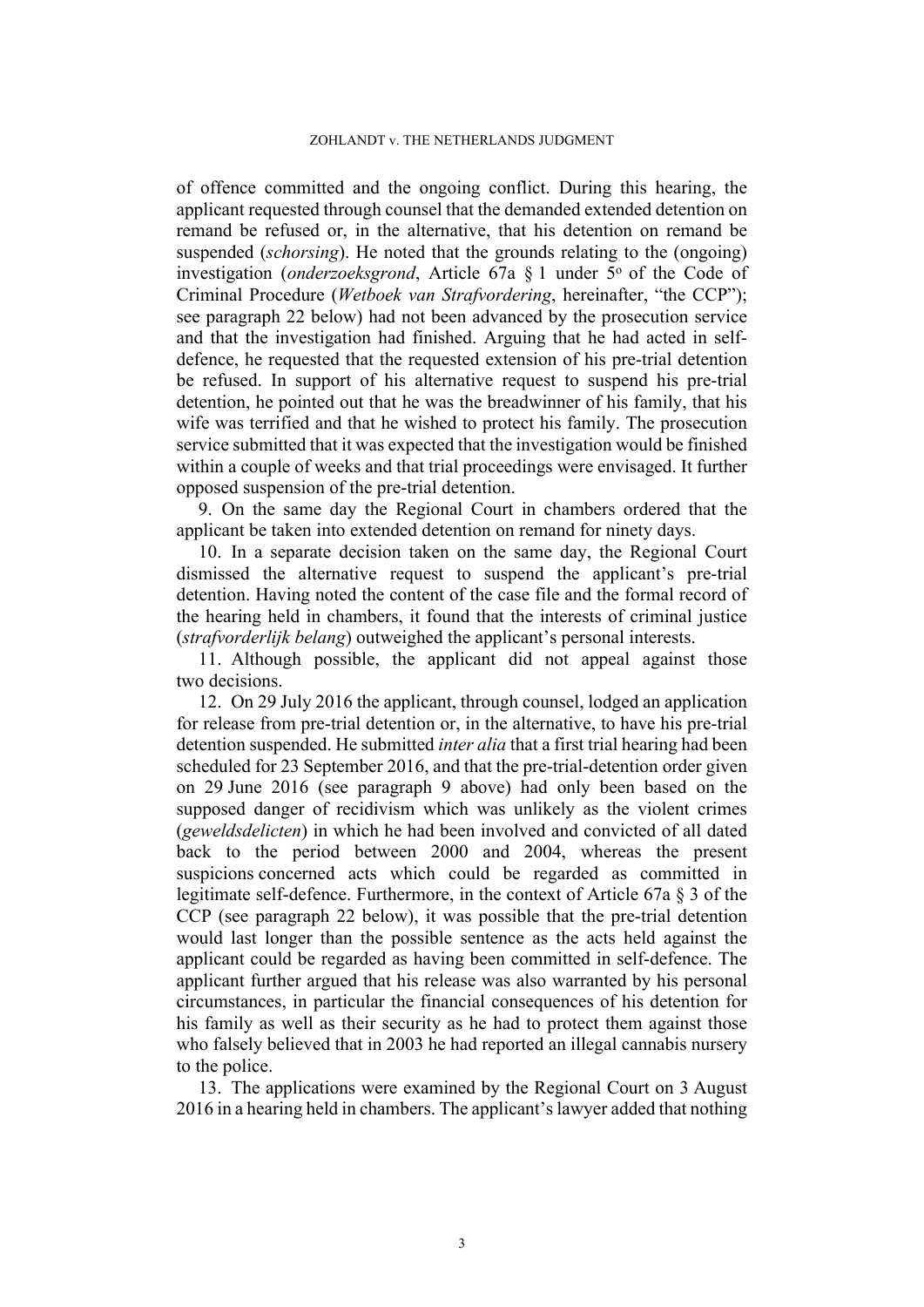criminal had happened in the month between the altercation and the applicant's arrest. The prosecutor opposed bail, submitting that the grounds for the applicant's pre-trial detention had been determined by the investigating judge and the Regional Court and that the applicant could have appealed to the Court of Appeal (*gerechtshof*).

<span id="page-5-2"></span>14. Having heard the parties' arguments and having noted the contents of the case file, the Regional Court in chambers dismissed the applicant's applications, holding as follows:

"In the opinion of the Regional Court, the reasons which have led to the issuance of an order for the applicant's placement in extended detention on remand remain pertinent.

The application to lift [*opheffing*] the pre-trial-detention order (*bevel tot voorlopige hechtenis*) is therefore dismissed.

The application to suspend [*schorsing*] the pre-trial-detention order must be dismissed. The Regional Court finds that in the given situation the interests of criminal justice prevail over [the applicant's] personal interest."

<span id="page-5-1"></span>15. The applicant, through counsel, appealed to the 's-Hertogenbosch Court of Appeal (*gerechtshof*). In addition to his earlier arguments, hecontested the assessment of the risk of reoffending made in the pre-trial-detention order of 29 June 2016 (see paragraph [9](#page-4-0) above). He claimed that the police had played no role in stopping the altercation. They had not caught him in the act but had arrested him one month later in his home. He explained that he had had a conflict with U. on the basis of which he had claimed financial compensation from U., who had invited the applicant to his home to talk about the conflict. There had been an altercation in U.'s home in the course of which U. had stabbed the applicant in the face. In the month following this incident, the applicant had not sought to contact U., which would justify the thesis that the conflict as such had not been resolved but that the applicant had decided to drop the matter, to cut his losses and to confront U. no longer. Furthermore, although the applicant had committed other offences (menace, drink-driving), he had not committed any violent crimes during the previous twelve years.

<span id="page-5-0"></span>16. On 18 August 2016 the Court of Appeal dismissed the appeal and upheld the impugned decision. In its relevant part, its decision reads as follows:

"The Court of Appeal has noted the impugned decision.

The Court of Appeal has heard the advocate-general [*advocaat-generaal*] and the lawyer of the suspect.

The Court of Appeal has noted a written statement of the suspect in which he waives the possibility of being heard [in person] in chambers.

Unlike the lawyer, the Court of Appeal is of the opinion that serious objections and grounds, as found by the Regional Court, can indeed be derived from the case file, which fully justify the continuation of the pre-trial detention.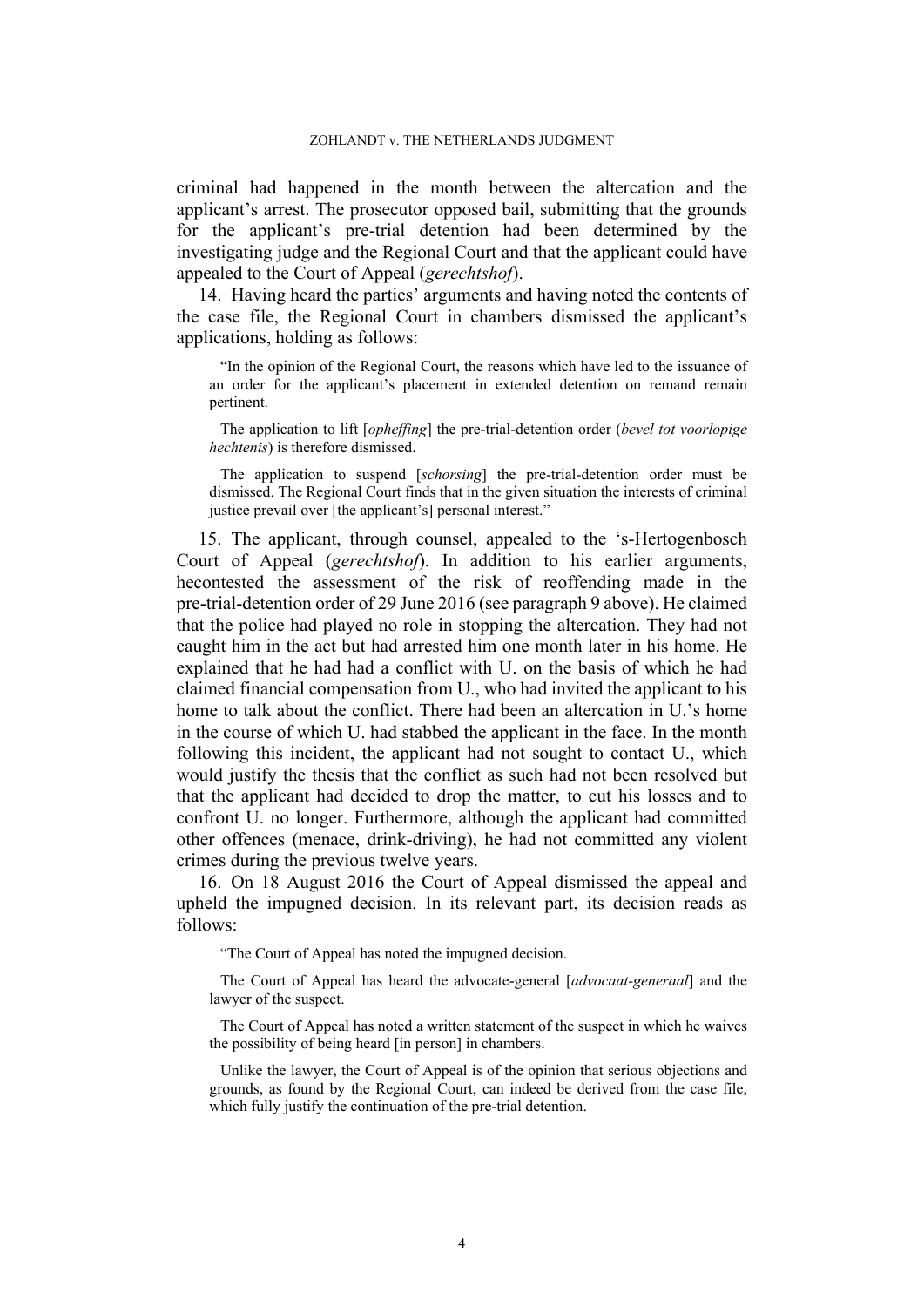The court agrees with the [impugned] decision and the grounds on which it is based.

The appeal must therefore be dismissed.

On behalf of the suspect, an oral application has been made in chambers to have his detention on remand suspended. Having weighed the interests of criminal justice against the suspect's personal interests, the Court of Appeal finds no reasons warranting suspension, so that this application must be dismissed."

<span id="page-6-0"></span>17. No further appeal lay against that decision.

18. On 23 September 2016 the trial proceedings against the applicant commenced before the Oost-Brabant Regional Court. In the course of the hearing held on that day, the court considered an application by U., who had joined the criminal proceedings as a civil injured party (*benadeelde partij*) and who had filed a claim for compensation, to adjourn the proceedings as he had been admitted to hospital but wished to use his right to be heard. The public prosecution service had no objection, but the applicant opposed the application. After having deliberated and having consulted the applicant, the Regional Court decided – having balanced the applicant's weighty interest in proceeding with his trial against the interest of U. in attending and addressing the court – to adjourn the trial proceedings and to suspend the applicant's pretrial detention under the condition that the applicant respect a restraining order (*contactverbod*) in respect of U. It held:

"The Regional Court will suspend the pre-trial detention of the suspect. The Regional Court finds that the interest of the suspect in suspending the pre-trial detention must prevail over the interest of criminal justice and the interest of society in the continuation of the pre-trial detention of the suspect."

19. In a judgment of 3 March 2017, the Regional Court convicted the applicant of attempted premeditated aggravated assault and several offences under the Weapons and Ammunition Act (*Wet wapens en munitie*) and sentenced him to ten months' imprisonment less the time spent in pre-trial detention. It further ordered the enforcement of a fourteen-day prison sentence imposed on 2 March 2016 of which thirteen days had been suspended. No information has been submitted as to whether the applicant has appealed against this judgment.

# RELEVANT LEGAL FRAMEWORK AND PRACTICE

<span id="page-6-1"></span>20. Article 24 § 1 of the CCP provides that a decision (*beschikking*) given in chambers (*raadkamer*) must be reasoned.

21. Article 133 of the CCP defines pre-trial detention (*voorlopige hechtenis*) as deprivation of liberty pursuant to an order for detention on remand (*inbewaringstelling*), a warrant for the taking into pre-trial detention (*gevangenneming*) or an order for extended detention on remand (*gevangenhouding*). The statutory rules governing pre-trial detention are set out in Articles 63 to 88 of the CCP.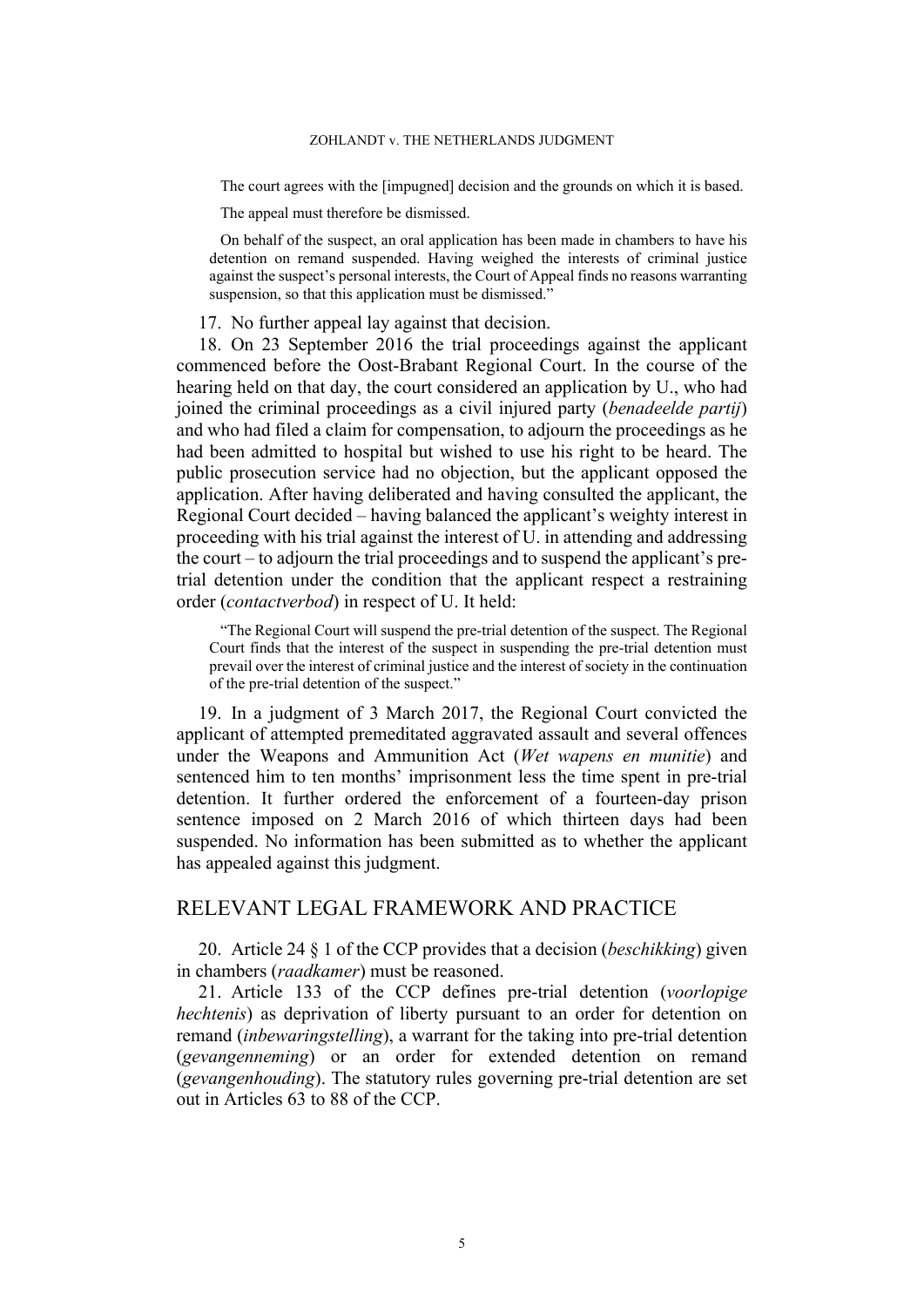<span id="page-7-0"></span>22. The provisions of the CCP as relevant for the present case are the following:

#### **Article 67**

"1. An order for detention on remand can be issued in cases of suspicion of:

a. an offence which, according to its legal definition, carries a sentence of imprisonment of four years or more; ...

3. The previous paragraphs are only applied when it appears from the facts or circumstances that there are serious suspicions against the suspect. ..."

#### **Article 67a**

"1. An order based on Article 67 can only be issued:

a. if it is apparent from particular behaviour displayed by the suspect, or from particular circumstances concerning him personally, that there is a serious danger of absconding;

b. if it is apparent from particular circumstances that there is a serious public-safety reason requiring the immediate deprivation of liberty.

2. For the application of the preceding paragraph, only the following can be considered as a serious public-safety reason:

1<sup>o</sup>. if it concerns suspicion of commission of an act which, according to its legal definition, carries a sentence of imprisonment of twelve years or more and that act has caused serious upset to the legal order;

2 o . if there is a serious risk the suspect will commit an offence which, under the law, carries a prison sentence of six years or more or whereby the security of the State or the health or safety of persons may be endangered, or give rise to a general danger to goods; ...

5°. if detention on remand is necessary in order to discover the truth otherwise than through statements of the suspect.

3. An order for detention on remand shall not be issued if there are serious prospects that, in the event of a conviction, no irrevocable custodial sentence or a measure entailing deprivation of liberty will be imposed on the suspect, or that she or he, by the enforcement of the order, would be deprived of her or his liberty for a longer period than the duration of the custodial sentence or measure."

#### **Article 78**

"1. The pre-trial-detention order or the order for extension of its term of validity shall be dated and signed.

2. It shall specify as precisely as possible the criminal offence in regard of which the suspicion has arisen and the facts or circumstances on which the serious suspicions against the suspect are based, as well as the conduct, facts or circumstances which show that the conditions set down in article 67a have been met. ..."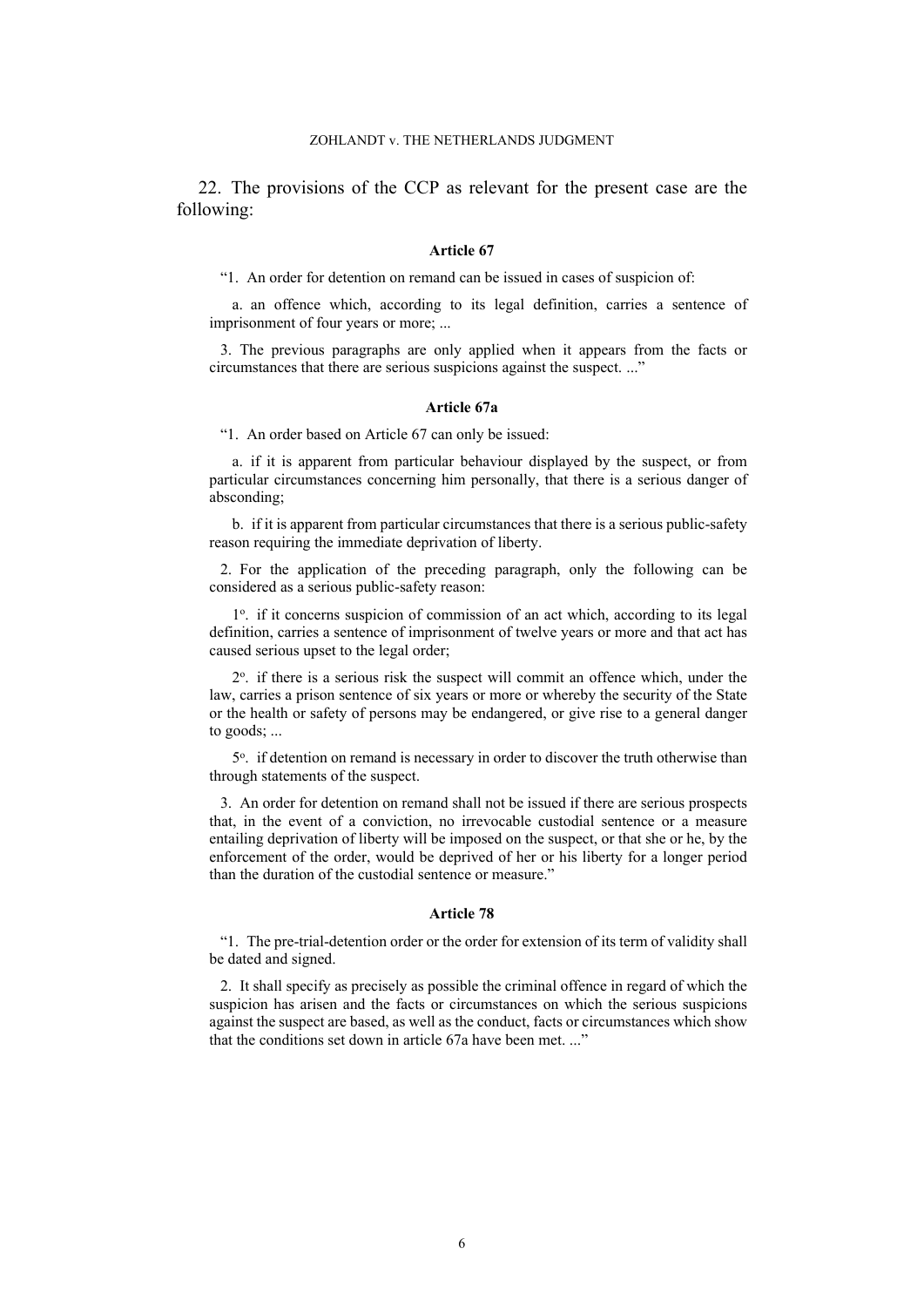#### **Article 80**

1. The court may – *ex proprio motu* or following an application by the Public Prosecution Service or the suspect – order that the pre-trial detention be suspended as soon as the suspect has stated, whether or not subject to the provision of security in the form to be designated by the court, that she or he is prepared to comply with the conditions to be attached to the suspension. Such an application or request shall be reasoned.

- 2. The following conditions for suspension apply in all cases:
	- 1. should termination of the suspension be ordered, the suspect may not seek to evade execution of the pre-trial-detention order;
	- 2. should the suspect be given a custodial sentence other than detention in lieu of payment of a fine for the offence for which pre-trial detention was ordered, she he may not seek to evade its execution; ..."

#### **Article 87**

 $\frac{a}{\cdots}$ 

2. A suspect who has applied to the Regional Court to suspend or lift his detention on remand can appeal against a refusal of that application to the Court of Appeal once only, no later than three days after notification. The suspect who has appealed against the refusal of a suspension request cannot afterwards appeal against the refusal of a request to lift his detention on remand. The suspect who has appealed against the refusal to lift his detention on remand cannot afterwards appeal against the refusal of a suspension request.

3. The appeal shall be decided as speedily as possible."

<span id="page-8-0"></span>23. Premeditated aggravated assault is a crime punishable by a prison sentence of up to twelve years (Article 303 of the Criminal Code (*Wetboek van Strafrecht*); in case of an attempt to commit this crime, the maximum sentence is reduced by one-third (Article 45 of that Code), i.e. to eight years. According to the Arms and Ammunition Act, the unlicensed possession of a pistol or a revolver (a category III weapon, section 2 of the Act) or its ammunition is a crime punishable by a term of imprisonment of up to four years (sections 26 and 55 of the Act).

### THE LAW

# I. ALLEGED VIOLATION OF ARTICLE 5 OF THE CONVENTION

24. Relying on Article 5 §§ 1 and 3 of the Convention, the applicant complained that his pre-trial detention had lacked adequate justification, or in the alternative, that the Court of Appeals' decision had lacked sufficient reasons.

25. Article 5 §§ 1 and 3 of the Convention reads in so far as relevant as follows: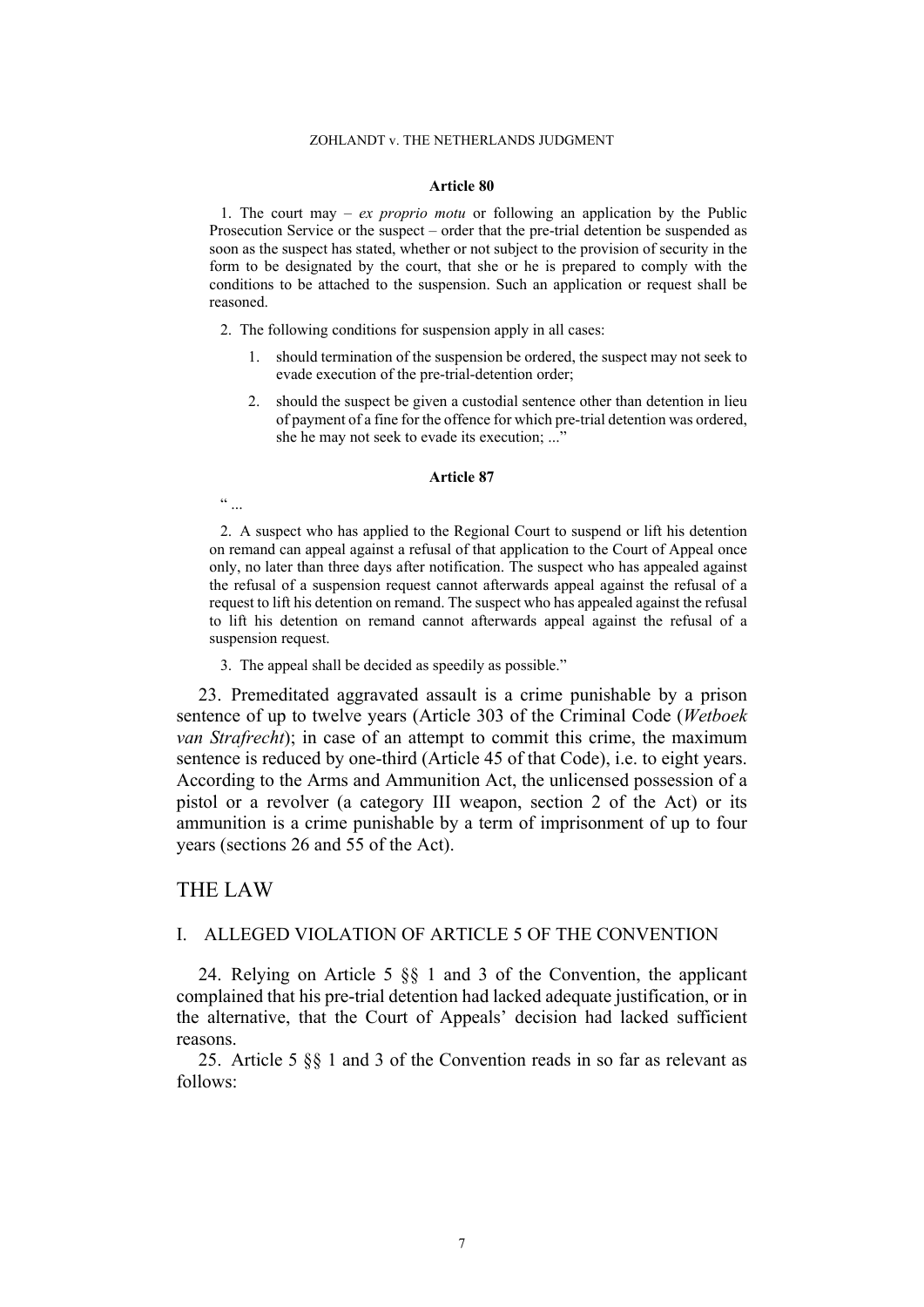"1. Everyone has the right to liberty and security of person. No one shall be deprived of his liberty save in the following cases and in accordance with a procedure prescribed by law:

(c) the lawful arrest or detention of a person effected for the purpose of bringing him before the competent legal authority on reasonable suspicion of having committed an offence or when it is reasonably considered necessary to prevent his committing an offence or fleeing after having done so;

3. Everyone arrested or detained in accordance with the provisions of paragraph 1 (c) of this Article shall be brought promptly before a judge or other officer authorised by law to exercise judicial power and shall be entitled to trial within a reasonable time or to release pending trial. Release may be conditioned by guarantees to appear for trial. ..."

26. The Court takes the view that the complaint should be examined under Article 5 § 3 alone (see *Buzadji v. the Republic of Moldova* [GC], no. 23755/07, § 61, 5 July 2016).

## **A. Admissibility**

...

...

#### *1. Submissions by the parties*

### **(a) The Government**

27. The Government argued, relying on *Vučković and Others v. Serbia* ((preliminary objection) [GC], nos. 17153/11 and 29 others, 25 March 2014) that the application was inadmissible for non-exhaustion of domestic remedies within the meaning of Article 35 § 1 of the Convention as, for reasons unknown, the applicant had failed to appeal against the pre-trialdetention order given on 29 June 2016 by the Oost-Brabant Regional Court (see paragraph [11](#page-4-1) above).

#### **(b) The applicant**

<span id="page-9-0"></span>28. The applicant submitted that he had exhausted domestic remedies as his application was not directed against the pre-trial order of 29 June 2016 (see paragraph [9](#page-4-0) above) but against the ruling of the Court of Appeal of 18 August 2016 (see paragraph [16](#page-5-0) above), against which no appeal lay (see paragraph [17](#page-6-0) above).

### *2. The Court's assessment*

29. The general principles concerning exhaustion of domestic remedies are resumed in *Vučković and Others* (cited above, §§ 69-77). The Court reiterates, in particular, that States do not have to answer for their acts before an international body until they have had an opportunity to put matters right through their own legal system, and those who wish to invoke the supervisory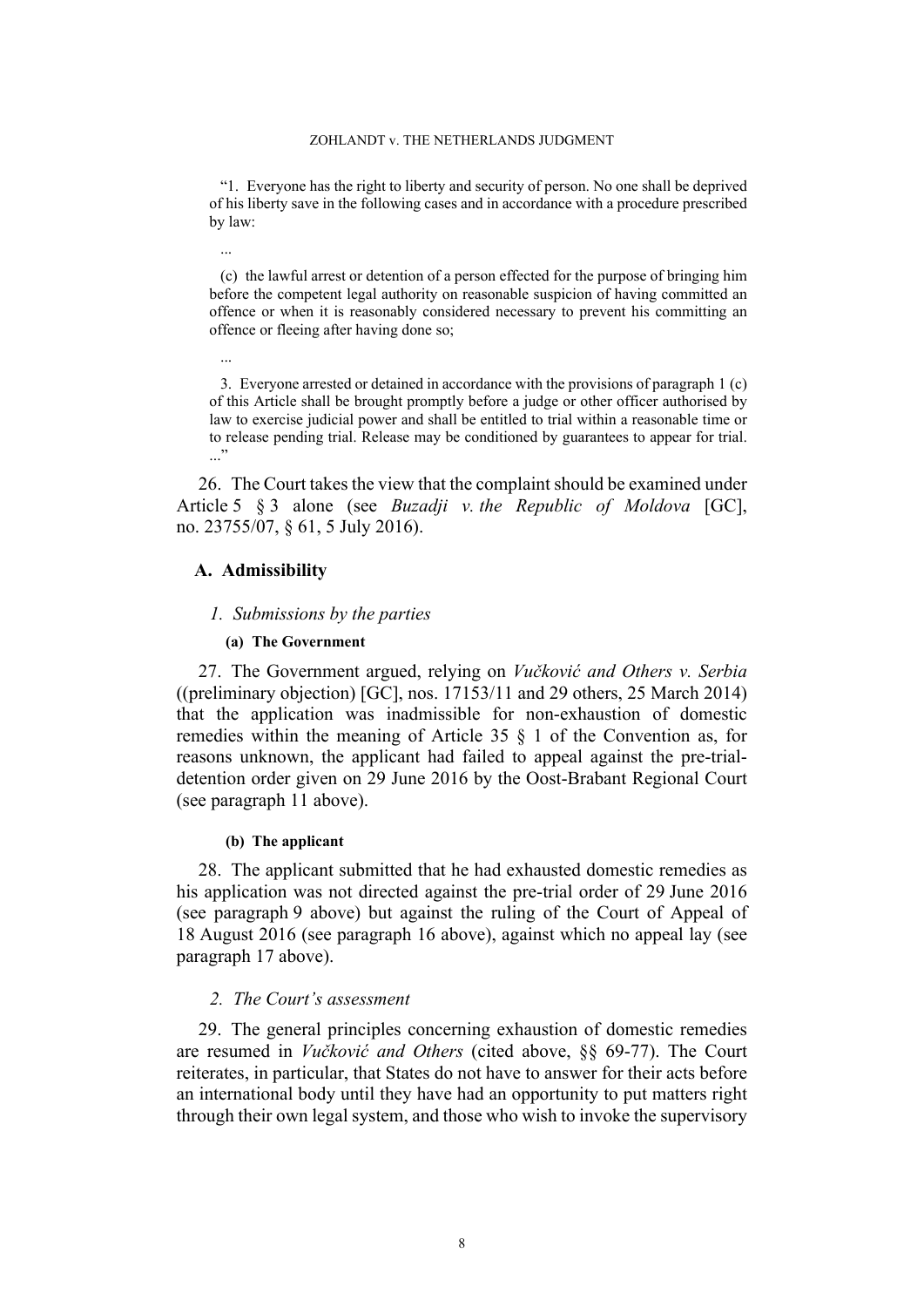jurisdiction of the Court in respect of their complaints against a State are thus obliged to first use the remedies provided by the national legal system (see *Mozer v. the Republic of Moldova and Russia* [GC], no. 11138/10, § 115, 23 February 2016).

30. Turning to the circumstances of the present case, the Court notes that it is true that the applicant has failed to appeal against the pre-trial-detention order of 29 June 2016 (see paragraph [11](#page-4-1) above).

31. However, the Court notes that the applicant, in reply to the Government's observations, explicitly submitted that his application was directed only against the Court of Appeal's decision of 18 August 2016 (see paragraph [28](#page-9-0) above).

32. Since the applicant lodged his appeal against the Regional Court's ruling of 3 August 2016 in time and submitted concrete arguments (see paragraph [15](#page-5-1) above), the Court accepts that the applicant has given the State sufficient opportunity to provide a domestic judicial review of the grounds for his pre-trial detention in those domestic proceedings.

33. The Court furthermore notes that the complaint under Article 5 § 3 of the Convention in respect of this part of the application is neither manifestly ill–founded within the meaning of Article 35  $\S$  3 (a) of the Convention nor inadmissible on any other grounds. It must therefore be declared admissible.

### **B. Merits**

#### *1. Submissions by the parties*

### **(a) The applicant**

34. The applicant essentially repeated his arguments as raised in the domestic proceedings. He added, relying on the Court's consideration in the case of *Vosgien v. France* (no. 12430/11, § 52, 3 October 2013), that the likelihood of reoffending could not be solely based on a suspect's criminal record. His pre-trial detention was only based on the risk of recidivism on account of his criminal record, his presumed pro-criminal attitude and on the assumption that his financial dispute with U. was still ongoing.

35. However, that justification had ignored the fact that, according to his criminal record, he had not committed any violent crimes since 2004. Since then, he had changed his life for the better and no longer tried to solve his disputes through violence, as illustrated by the fact that he had not approached U. in any way between 16 May 2016, when he had had an altercation with him, and 13 June 2016, when the applicant had been arrested by the police. According to the applicant, this further indicated that he was convinced that his (financial) dispute with U. could not be resolved by revisiting him to confront him again with his claim.

36. According to the applicant this meant that it had not been possible to base the assumed risk of recidivism on his criminal record, the facts from the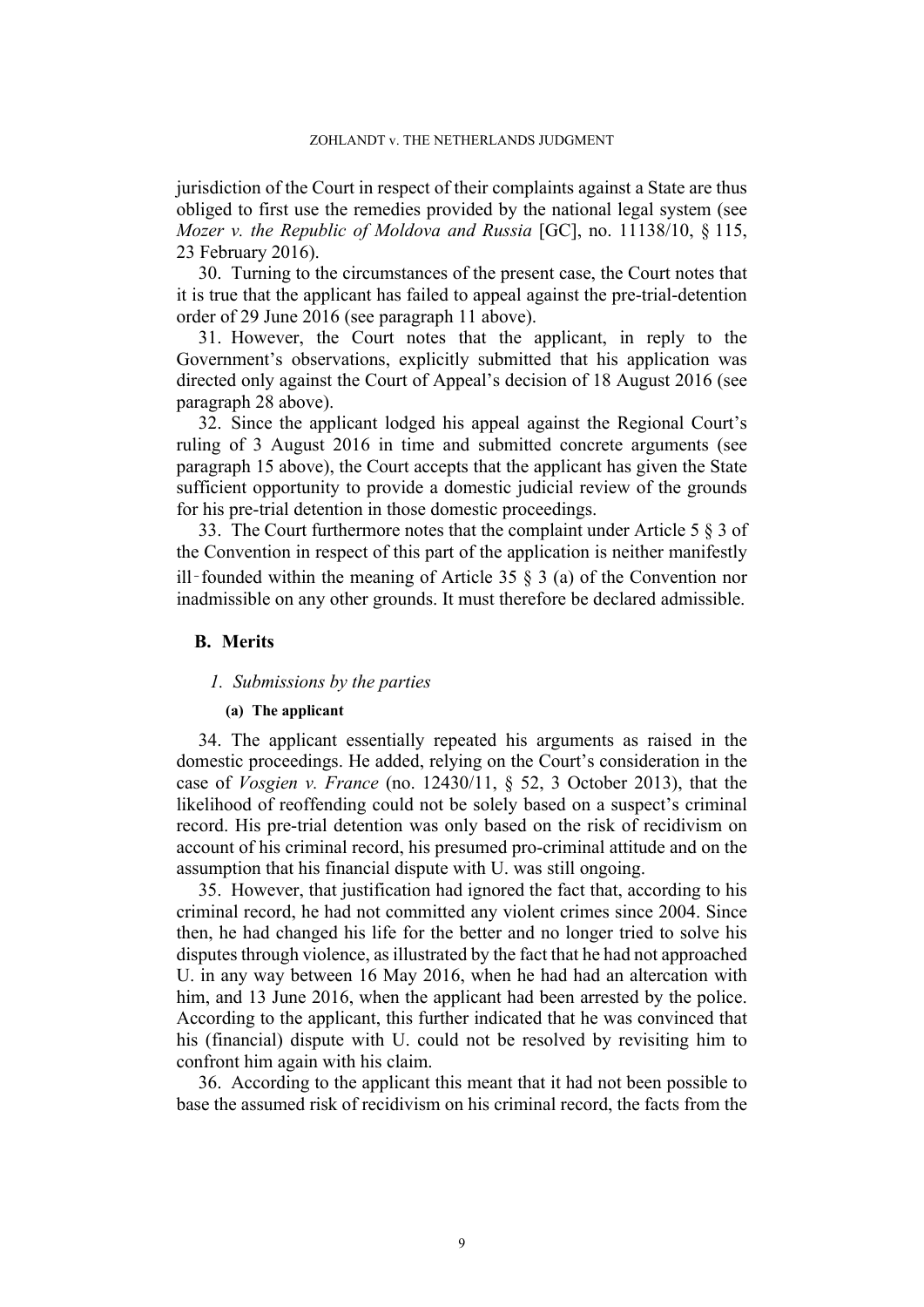criminal file or the circumstances of the case to justify his pre-trial detention after 18 August 2016 and that therefore the decision concerned had lacked adequate justification or, alternatively, had lacked sufficient reasoning.

#### **(b) The Government**

37. The Government submitted that under domestic law and the Convention pre-trial detention was permitted if there was a serious risk that a suspect would commit further offences. In the applicant's case that risk had been real because his conflict with U. had remained unresolved; because of incriminating witness statements according to which the applicant had not acted in self-defence but had in fact been the aggressor; because of the weapons found in the applicant's home and his prior convictions, the most recent one of 2 March 2016 of threatening a person with homicide.

38. The Government therefore asserted that the applicant's pre-trial detention had been justified.

<span id="page-11-0"></span>39. Pointing out that the Court had held that national courts must indicate with sufficient clarity the grounds on which they base their decisions (they referred to *Hadjianastassiou v. Greece*, 16 December 1992, § 33, Series A no. 252) but that the extent of the duty to give reasons varied according to the nature of the decision and must be determined in the light of the circumstances of the case (*Ruiz Torija v. Spain*, 9 December 1994, § 29, Series A no. 303 A), the Government argued that the pre-trial-detention orders had been reasoned adequately. In their opinion, it was important to consider not only the judicial decisions as such, but also the discussions during the courts' examination as reflected in the official records. There had been no need for the Court of Appeal to provide more detailed reasons than it had done in its ruling of 18 August 2016 as it had been unconvinced by the applicant's repetitive arguments. A brief statement of reasons contravened the Convention only in exceptional circumstances. In another case against the Netherlands (*Kanzi v. the Netherlands* (dec.), no. 28831/04, 5 July 2007) the Court had found no fault with the detention decisions though they had been of a similar level of detail.

40. The Government further emphasised that the applicant's pre-trial detention had been quite brief (a little over three months, similar to the circumstances in *Kanzi*). The authorities had shown themselves diligent because in that period they had reviewed the pre-trial detention no less than six times and they had eventually released the applicant pending trial considering that, although the serious grounds for suspicion had still existed, the applicant's interests in being released from pre-trial detention had had to prevail. Referring to the Court's decision in the case of *Van Thuil v. the Netherlands* (no. 20510/02, 9 December 2004), the Government further pointed out that the applicant had had access to the prosecution case file, which was a safeguard against arbitrariness.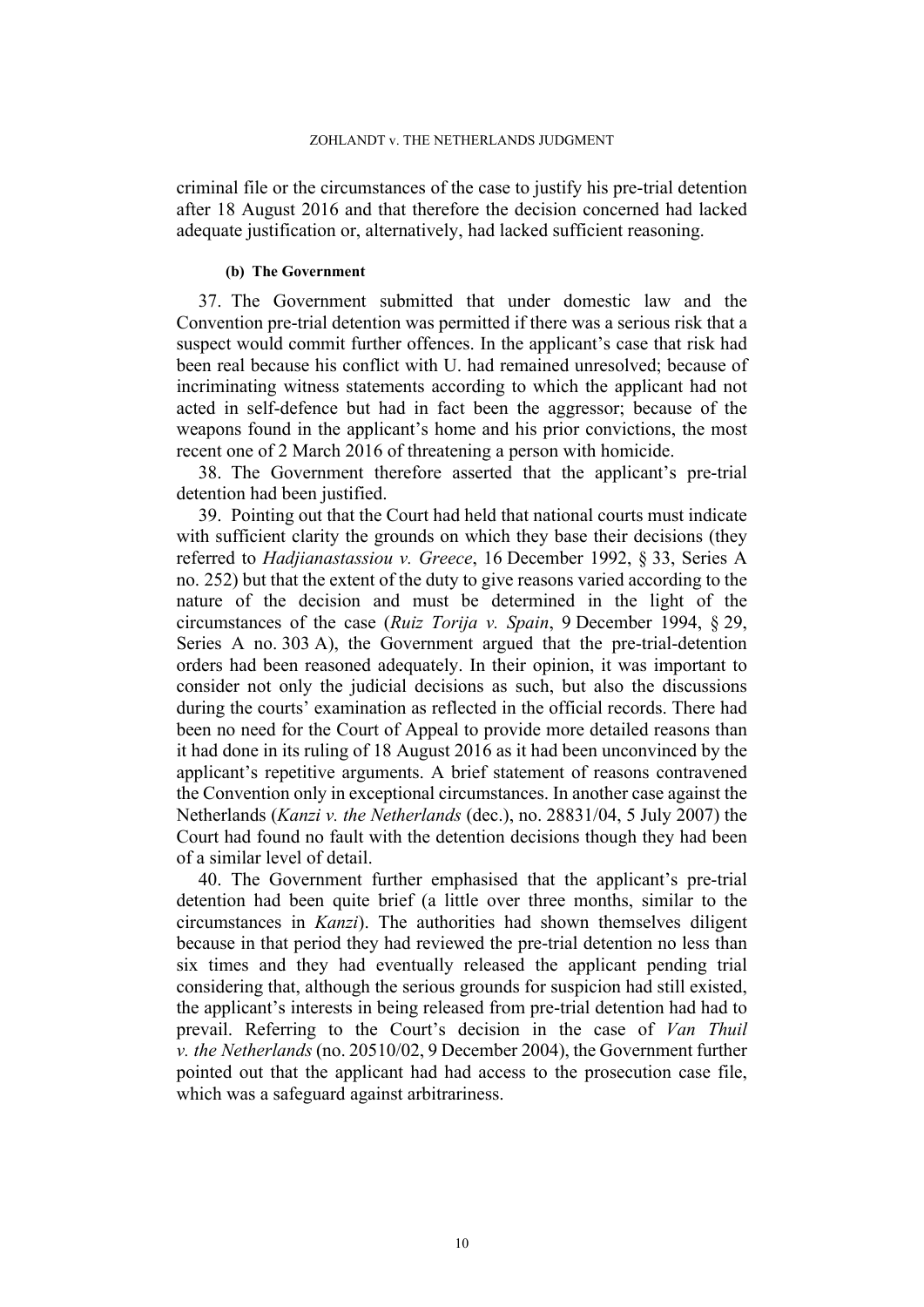#### *2. Submissions by the third-party intervener*

41. The Netherlands Institute for Human Rights presented an overview of the domestic rules on pre-trial detention and of the Court's case-law on the subject.

42. The Institute made reference to a research study published in 2012 that had shown that most of the 28 domestic judges that were interviewed often derived the element of "serious disturbance to the legal order" from the seriousness of the offence. The assessment of the risk of offending while on bail was also based on the seriousness of the crime being tried.

43. The Institute further noted that when extending pre-trial detention, the domestic courts usually gave few reasons for their decisions and resorted to standard phrasing with little reference to the circumstances of individual cases. Often the courts would just echo earlier decisions or quote the corresponding statutory provisions. This practice could be partly explained by the courts' high caseload, with one court having to examine up to twenty-five cases in one session.

44. That limited reasoning was a symptom of a larger issue: a near-automatic withholding of bail. A study published in 2010 into the length of pre-trial detention and the subsequent sanction imposed on the defendant showed that in 27% of all cases in which pre-trial detention had been ordered, no penalty restricting the liberty of the defendant was imposed, and that in 24% of all cases, the defendants were sentenced to terms equal to or shorter than the time spent in pre-trial detention. As confirmed by judges, the duration of pre-trial detention was a compelling factor for determining the duration of a prison sentence.

45. The third-party intervener further stated that the lack of reasoning appeared to be a symptom of another larger issue concerning pre-trial detention in the Netherlands, namely its application in a near-automatic fashion. Whilst the Dutch domestic legislation set out guarantees in line with Article 5 of the Convention, its application in practice had led to a tendency of "extension of pre-trial detention, unless", rather than as an *ultimum remedium*.

46. The Institute had further conducted a research in 2016 into the manner in which the Regional Court and Courts of Appeal reasoned their decisions on pre-trial detention. Over 300 randomly selected case files from four out of eleven Regional Courts and two out of four Courts of Appeal were analysed. It appeared from this research that each court had its own working methods and practices where it concerned reasoning of pre-trial detention orders, varying from using pre-printed forms on which boxes could be ticked with no room for individual reasoning to decisions containing substantiated reasoning on all relevant elements. It further appeared that most Regional Courts only provided reasoning in the first decision on initial detention on remand and, when deciding on extended detention on remand, simply referred back to initial decision without any further information or reasoning. It further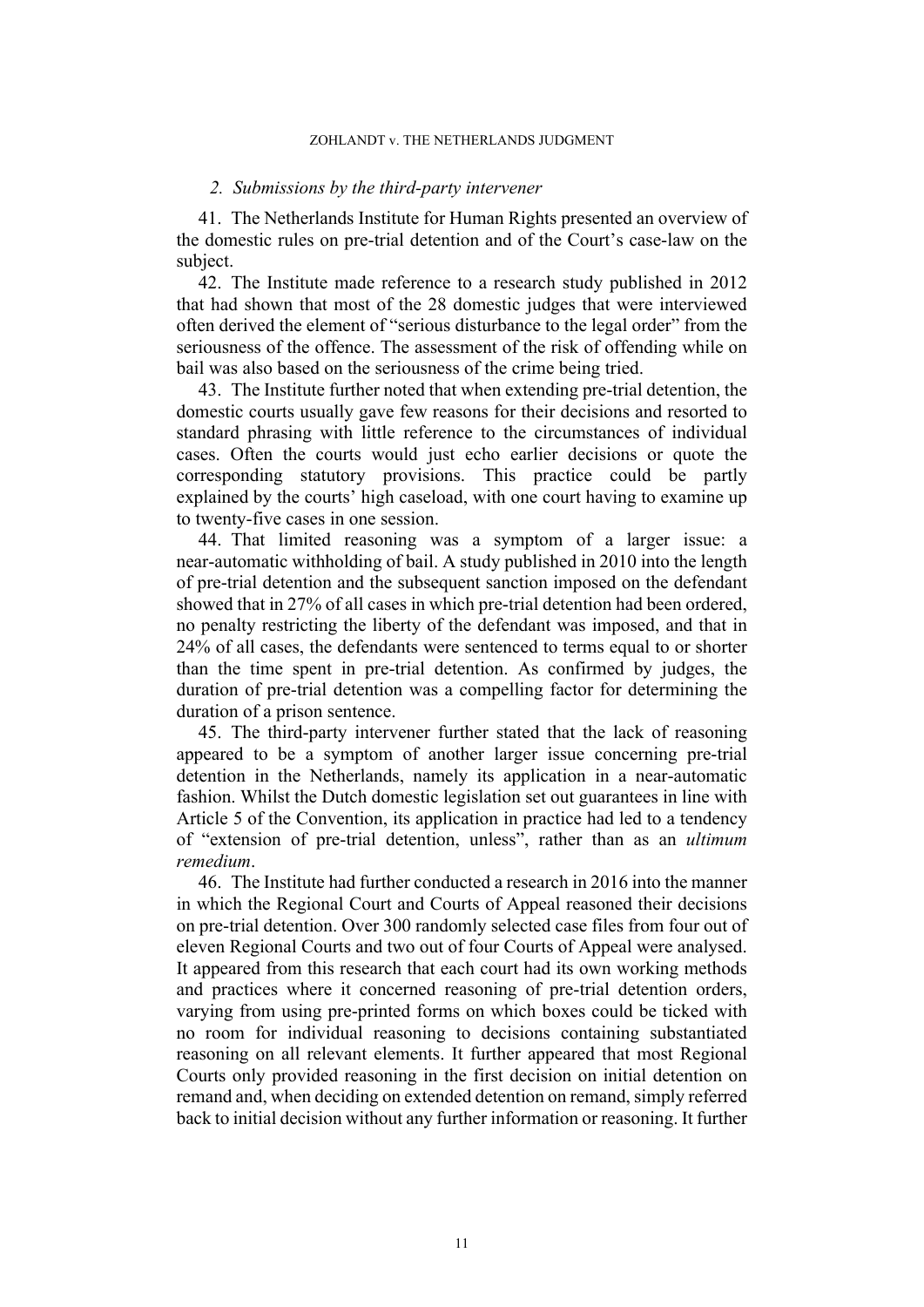happened frequently that arguments raised by the defence were not addressed at all in the written decision.

47. The Netherlands Institute for Human Rights stressed that the reasoning in pre-trial-detention orders formed the topic of much discussion, not only amongst academics and criminal defence lawyers but also within the judiciary. Recently, a number of courts had initiated pilots aiming at improving the reasoning of pre-trial detention orders, which the Institute highlighted as a positive development.

### *3. The Court's assessment*

#### **(a) General principles**

48. The applicable general principles concerning the length and the justification of pre-trial detention are set out in *Buzadji* (cited above, §§ 84- 91).

49. The Court reiterates in particular that, while paragraph 1 (c) of Article 5 sets out the grounds on which pre-trial detention may be permissible in the first place (see *De Jong, Baljet and Van den Brink v. the Netherlands*, 22 May 1984, § 44, Series A no. 77), paragraph 3, which forms a whole with the former provision, lays down certain procedural guarantees, including the rule that detention pending trial must not exceed a reasonable time, thus regulating its length (see *Buzadji*, cited above, § 86).

50. According to the Court's established case-law under Article 5 § 3, the persistence of a reasonable suspicion is a condition *sine qua non* for the validity of the pre-trial detention, but after a certain lapse of time – that is to say as from the first judicial decision ordering detention on remand (see *Buzadji*, cited above,  $\S$  102) – it no longer suffices. The Court must then establish (1) whether other grounds cited by the judicial authorities continue to justify the deprivation of liberty, and (2) where such grounds were "relevant" and "sufficient", whether the national authorities displayed "special diligence" in the conduct of the proceedings. Justification for any period of detention, no matter how short, must be convincingly demonstrated by the authorities (see, among many other authorities, *Idalov v. Russia* [GC], no. 5826/03, § 140, 22 May 2012; and *Buzadji*, cited above, § 87). Justifications which have been deemed "relevant" and "sufficient" reasons – in addition to the existence of reasonable suspicion – in the Court's case-law, have included such grounds as the danger of absconding, the risk of pressure begin brought to bear on witnesses or of evidence being tampered with, the risk of collusion, the risk of reoffending, the risk of causing public disorder and the need to protect the detainee (see *Buzadji*, cited above, § 88, with further references). Until conviction, an accused must be presumed innocent and the purpose of the provision under consideration is essentially to require his or her provisional release once his or her continuing detention ceases to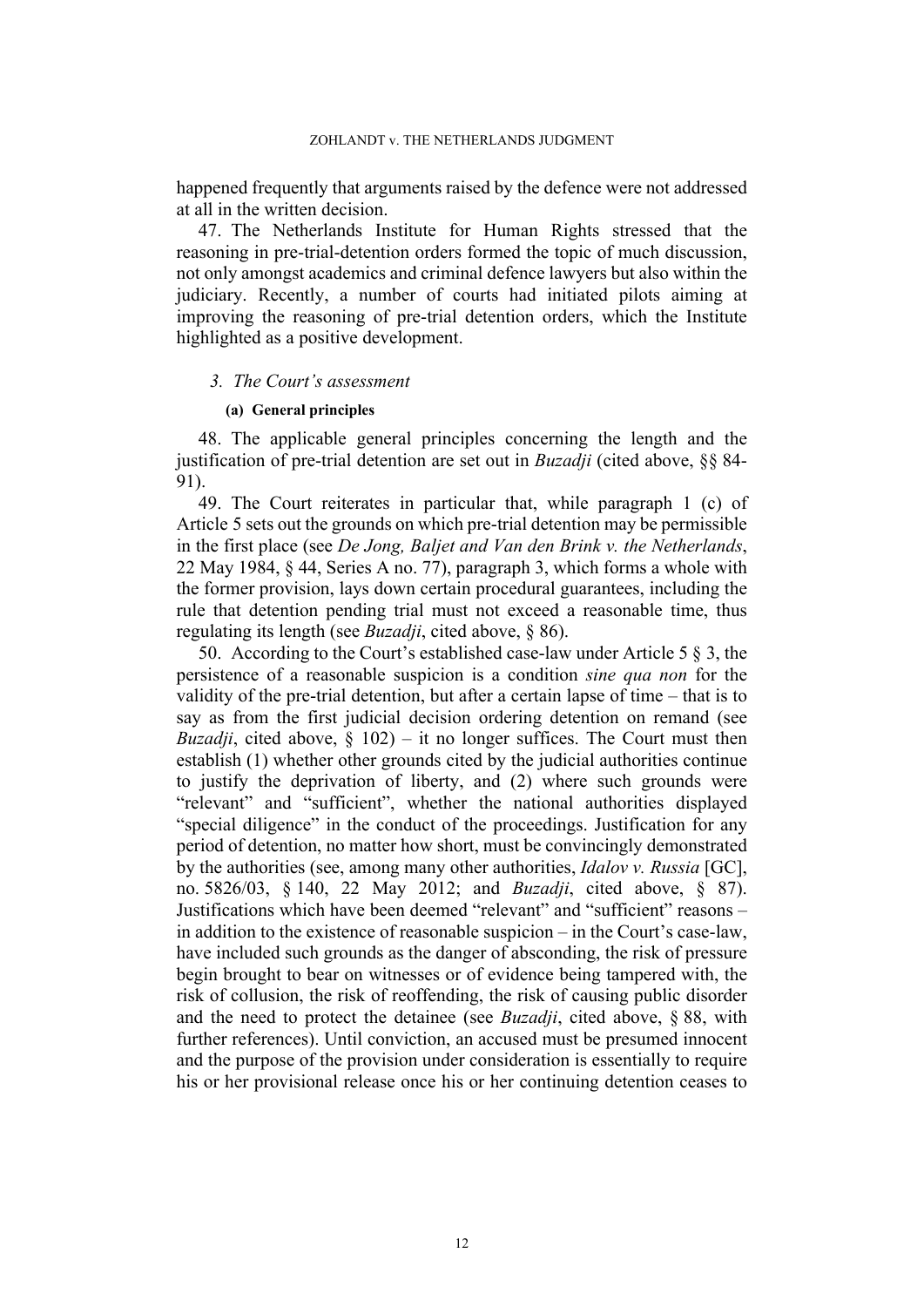be reasonable (see *McKay v. the United Kingdom* [GC], no. 543/03, § 41, ECHR 2006‑X, and *Buzadji*, cited above, § 89).

51. The question whether a period of time spent in pre-trial detention is reasonable cannot be assessed in the abstract. Whether it is reasonable for an accused to remain in detention must be assessed on the facts of each case and according to its specific features. Continued detention can be justified in a given case only if there are specific indications of a genuine requirement of public interest which, notwithstanding the presumption of innocence, outweighs the rule of respect for individual liberty laid down in Article 5 of the Convention (see, for instance, *Labita v. Italy* [GC], no. 26772/95, § 152, ECHR 2000‑IV, and *Kudła v. Poland* [GC], no. 30210/96, §§ 110 *et seq*., ECHR 2000 XI; see also *Buzadji*, cited above, § 90).

52. It primarily falls to the national judicial authorities to ensure that, in a given case, the pre-trial detention of an accused person does not exceed a reasonable time. Accordingly, they must, with respect for the principle of the presumption of innocence, examine all the facts militating for or against the existence of the above mentioned requirement of public interest or justifying a departure from the rule in Article 5, and must set them out in their decisions on applications for release (see *Buzadji*, cited above, § 91). With particular regard to the risk that the suspect, if released, would reoffend, consideration must be given to, *inter alia*, the nature and seriousness of the charges against a defendant, his or her criminal record, and his or her character or behaviour that would indicate that he or she presented such a risk (see, for instance, *Merčep v. Croatia*, no. 12301/12, § 96, 26 April 2016, *Šoš v. Croatia*, no. 26211/13, § 95, 1 December 2015 and *Magnitskiy and Others v. Russia*, nos. 32631/09 and 53799/12, § 221, 27 August 2019).

53. In exercising its function on this point, the Court has to ensure that the domestic courts' arguments for and against release must not be "general and abstract" (see, for example, *Smirnova v. Russia*, nos. 46133/99 and 48183/99, § 63, ECHR 2003‑IX (extracts)), but contain references to specific facts and the personal circumstances justifying an applicant's detention (see, *mutatis mutandis*, *Panchenko v. Russia*, no. 45100/98, § 107, 8 February 2005). For example, the Court found no violation of Article 5 § 3 in a case concerning a pre-trial detention period of more than four years (see *Lisovskij v. Lithuania*, no. 36249/14, § 77, 2 May 2017, in which it considered that the Lithuanian courts thoroughly evaluated all the relevant factors and based their decisions on the particular circumstances of the case), in a case concerning a pre-trial detention period of more than three years and eight months (see *Štvrtecký v. Slovakia*, no. 55844/12, § 65, 5 June 2018 in which the Court observed that the judicial authorities referred to specific facts of the case and did not use a pre-existing template or formalistic and abstract language and noted that, with the passing of time, the court's reasoning evolved to reflect the state of the investigations) and in a case concerning a pre-trial detention period of one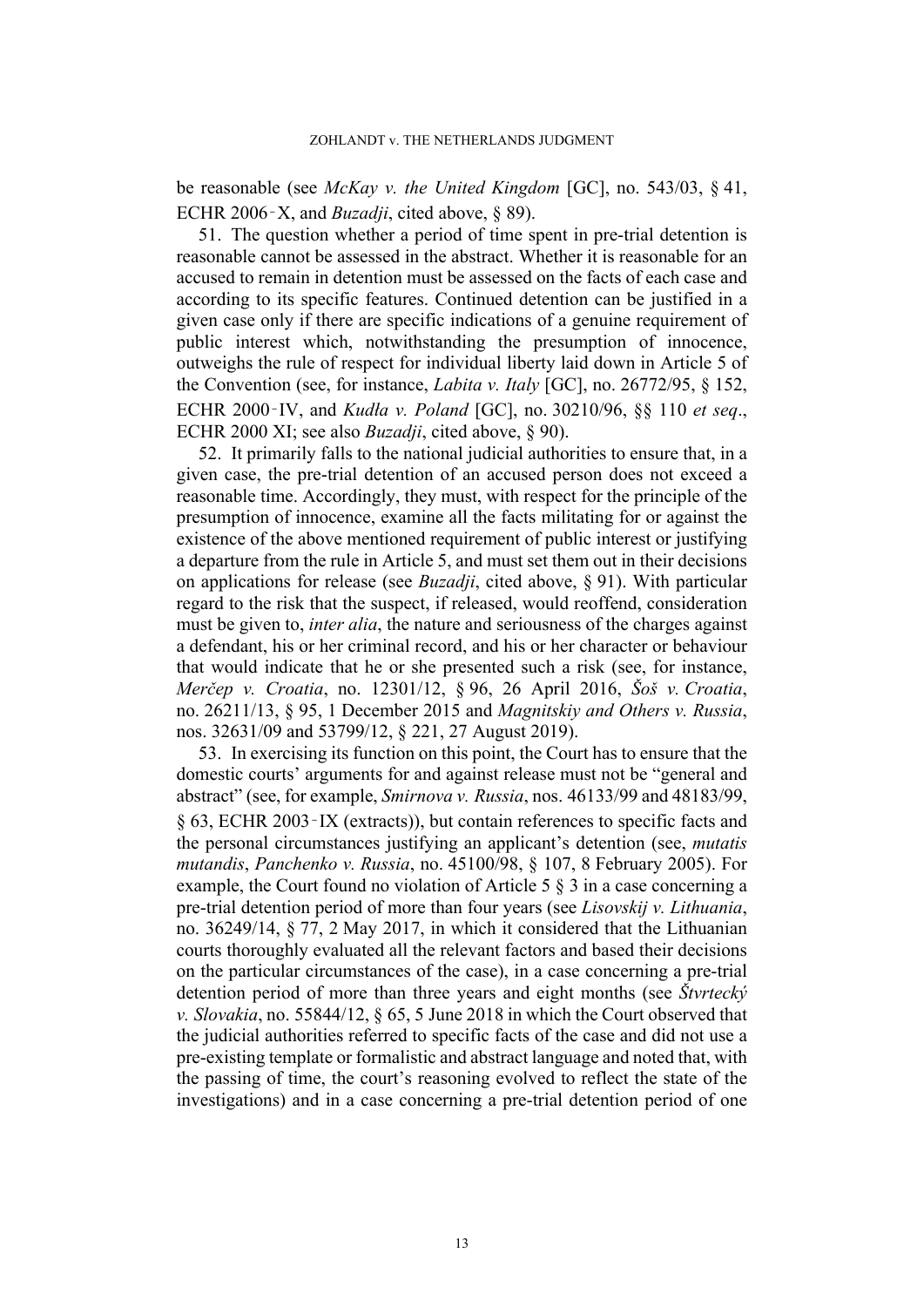year, three months and twenty-three days (see *Podeschi v. San Marino*, no. 66357/14, § 153, 13 April 2017, in which the Court observed that while the various jurisdictions referred to the previous decisions refusing bail, they gave details of the grounds for the decisions in view of the developing situation and whether the original grounds remained valid despite the passage of time), whereas the Court did find a violation of this provision in a case in which the pre-trial detention lasted three months (*Sinkova v. Ukraine*, no. 39496/11, § 74, 27 February 2018, in which the Court observed that, in extending the applicant's detention and rejection her applications for release, the domestic courts mainly referred to the reasoning for her initial placement in detention, without any updated details); in a case concerning a period of pre-trial detention of forty-three days (*Krivolapov v. Ukraine*, no. 5406/07, §§ 105-108, 2 October 2018, for which the Court noted the absence from the relevant decision of any justification other than the fact that criminal proceedings were pending against the applicant); and in a case in which the pre-trial detention lasted slightly less than two months (*Cîrstea v. Romania* [Committee], no. 10626/11, §§ 54-59, 23 July 2019, in which the Court found that the domestic courts failed to adduce a proper substantiation for the alleged risks in case of a discontinuation of the applicant's pre-trial detention).

54. Where circumstances that could have warranted a person's detention may have existed but were not mentioned in the domestic decisions, it is not the Court's task to establish them and take the place of the national authorities which ruled on the applicant's detention (see *Bykov v. Russia* [GC], no. 4378/02, § 66, 10 March 2009, and *Giorgi Nikolaishvili v. Georgia*, no. 37048/04, § 77, 13 January 2009).

#### **(b) Application of those principles in the present case**

55. The Court observes that the applicant does not contest before this Court that there was a reasonable suspicion that he had committed an offence and it has no reason to hold otherwise.

56. Next, the Court notes that the applicant's pre-trial detention was initially based on the risk of reoffending. In its decision of 3 August 2016 (see paragraph [14](#page-5-2) above) the Regional Court, when rejecting the applicant's original application for release, limited itself to referring to the reasons which had led to the issuance of the original order for the applicant's placement in extended detention on remand and, on appeal, in its decision of 18 August 2016 (see paragraph [16](#page-5-0) above), the Court of Appeal considered that it "is of the opinion that serious objections and grounds, as found by the Regional Court, can indeed be derived from the case-file, which fully justify the continuation of the pre-trial detention".

57. The Court observes that those rulings fell short of the abovementioned criteria. In particular, they do not address the applicant's arguments contesting the risk of reoffending which he raised in the context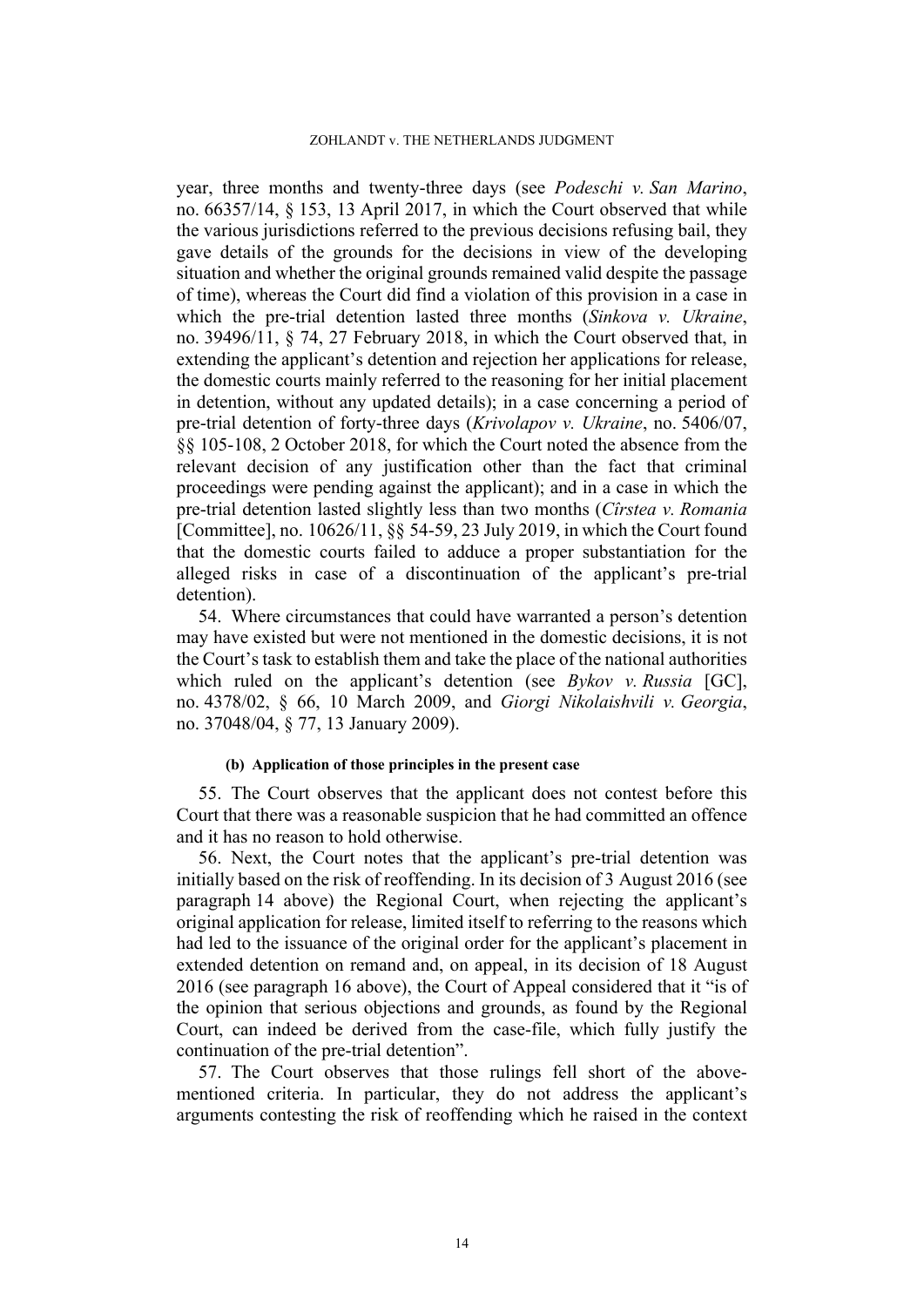of his application of 26 July 2016 for release from pre-trial detention (see paragraphs [12](#page-4-2)[-16](#page-5-0) above). The reasons were stated *in abstracto* and constituted little more than a chain of references leading back to the Regional Court's order of 29 June 2016 and the investigating judge's order of 16 June 2016 (see paragraphs [9](#page-4-0) and [7](#page-3-0) above; compare and contrast *Lisovskij*, cited above, § 77.

58. In this context, it should be reiterated that it is essentially on the basis of the reasons given by the national judicial authorities in their decisions on applications for release and of the well-documented facts stated by the applicant in his appeals that the Court is called upon to decide whether or not there has been a violation of Article 5 § 3 (see *Buzadji*, cited above, § 91). The Court cannot therefore accept the Government's contention that the depth of the courtroom discussions, reflected in the official records of the hearings concerned, compensated for the lack of detail in the written decisions (see paragraph [39](#page-11-0) above). Indeed, the discussion at the hearing reflects the arguments put forward by the parties but does not indicate what were the grounds justifying the pre-trial detention in the eyes of the judicial authority competent to order or extend a deprivation of liberty. Only a reasoned decision by those authorities can effectively demonstrate to the parties that they have been heard and make appeals and public scrutiny of the administration of justice possible (see *Ignatenco v. Moldova*, no. 36988/07, § 77, 8 February 2011). In this respect it is moreover noted that national law provisions – Articles 24(1) and 78(2) of the CCP (see paragraphs [20](#page-6-1) and [22](#page-7-0) above) – stipulate that decisions on pre-trial detention should be duly reasoned.

### **(c) Conclusion**

59. Having regard to the above, the Court considers that by failing to address the specific facts and individual circumstances, the Court of Appeal extended the applicant's pre-trial detention on grounds which, although "relevant", cannot be regarded as "sufficient" to justify his continued deprivation of liberty. This conclusion dispenses the Court from ascertaining whether the competent national authorities displayed "special diligence" in the conduct of the proceedings (see *Qing v. Portugal*, no. 69861/11, §§ 67-69, 5 November 2015).

60. It follows that there has been a violation of Article 5 § 3 of the Convention.

### II. APPLICATION OF ARTICLE 41 OF THE CONVENTION

### 61. Article 41 of the Convention provides:

"If the Court finds that there has been a violation of the Convention or the Protocols thereto, and if the internal law of the High Contracting Party concerned allows only